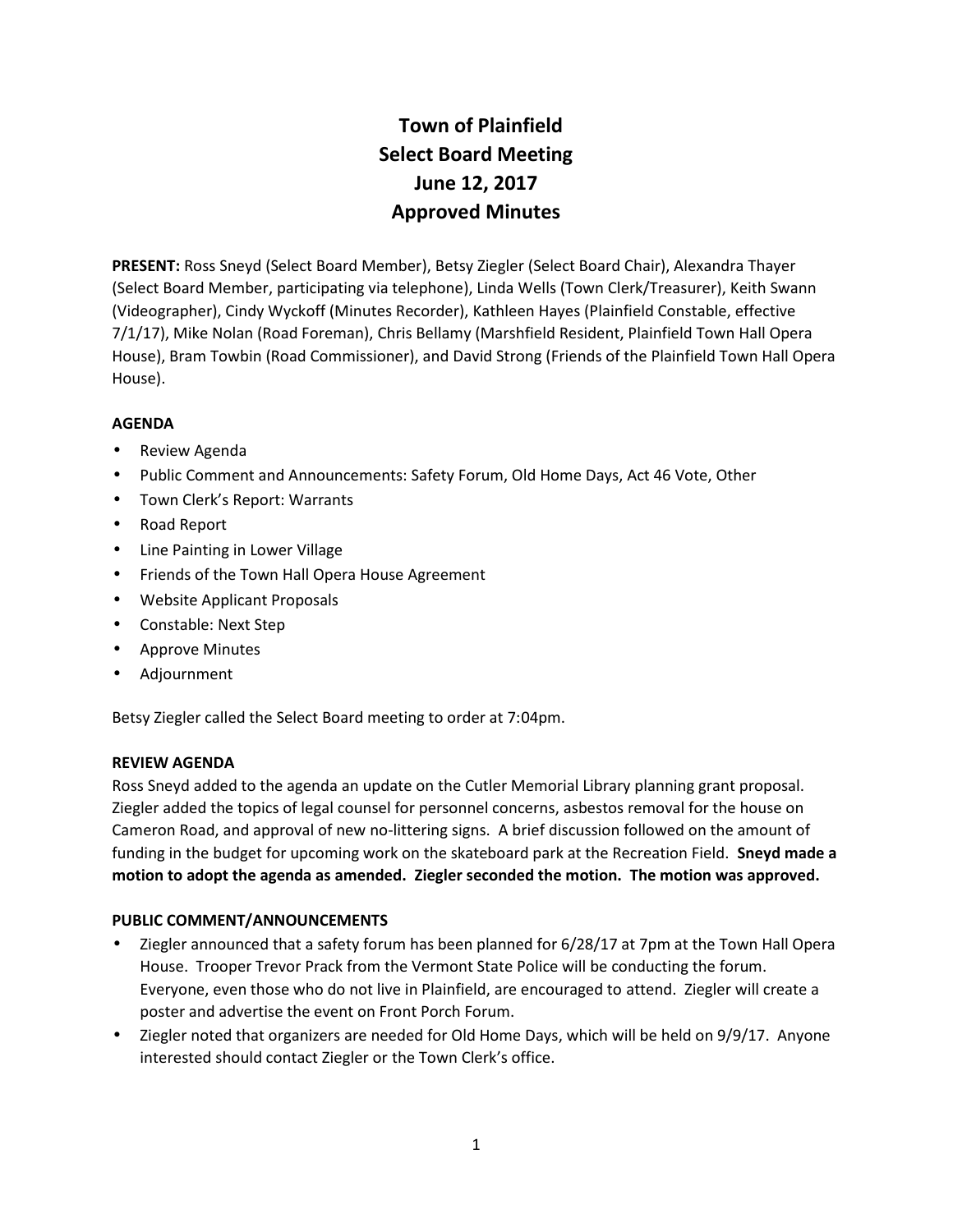- Ziegler reported that the rebuilding of the skateboard park will happen on 6/17/17 and 6/18/17 at the Recreation Field. Volunteers are needed in the afternoons on both days. Dan Gadd will be organizing the rebuild effort. Questions should be directed to the Town Clerk's office.
- Town Clerk/Treasurer Linda Wells reminded the public about the Act 46 merger vote that will take place on 6/20/17. Polls will be open between 8am and 7pm at the Town Clerk's office. Absentee ballots are now available by request. Sneyd noted that one more informational meeting will be held at 6pm on 6/13/17 at Twinfield Union School.

# **TOWN CLERK'S REPORT: WARRANTS**

- Town Clerk/Treasurer Linda Wells presented a catering permit request from Positive Pie for a wedding at the Town Hall Opera House. **Sneyd made a motion to approve the catering permit for Positive Pie for a 7/8/17 event at the Town Hall Opera House. Ziegler seconded the motion. The motion was approved.**
- **Sneyd made a motion to approve two Fleet Permits, one for Black Rock Coal and the other for Grizzly Mountain Trucking. Ziegler seconded the motion. The motion was approved.**
- Wells presented an Agency of Transportation grant agreement for the Bean Road culvert project that will begin this summer. The sum of \$98,673.30 has been awarded. **Sneyd made a motion to approve the State of Vermont standard grant agreement for the Bean Road structure work. Ziegler seconded the motion. The motion was approved.**
- Wells presented a new Central Vermont Humane Society Holding agreement for stray dogs and cats. The agreement calls for the Town to use the facility as a shelter at a cost of \$50 per cat and \$100 per dog. **Sneyd made a motion to approve the Stray Animal Holding agreement with the Central Vermont Humane Society. Ziegler seconded the motion. The motion was approved.**
- Wells announced that Attorney James Barlow will hold an Open Meeting training program for Select Boards and other town committees in the area, planned for 8/1/17 at the Old School House Common in Marshfield.
- **Sneyd made a motion to approve the warrant of 6/9/17. Ziegler seconded the motion. The motion was approved.**

# **LINE PAINTING IN LOWER VILLAGE**

 Ziegler reported that last year's cost for painting the stop sign markings in the Lower Village was \$1,432. **Ziegler made a motion to approve spending up to \$1,432 for line painting. Sneyd seconded the motion. The motion was approved.** Ziegler will contact the line painting company regarding the work.

# **ROAD REPORT**

 Road Commissioner Bram Towbin reported that the League of Cities and Towns recently performed a safety inspection of the Town Garage, the Municipal Building, and the Water Department. Discussion followed on the requirement and cost of engaging flaggers for work on the roads, which costs \$600-\$800 per day, and the option of purchasing two flagging machines at \$5,000 each. Towbin will explore the issue, including a possible grant for the equipment and the idea of renting it out to other municipalities. Regarding results of the safety inspection at the Town Garage, Road Foreman Mike Nolan reported that the high-priority issues needing to be addressed are heat and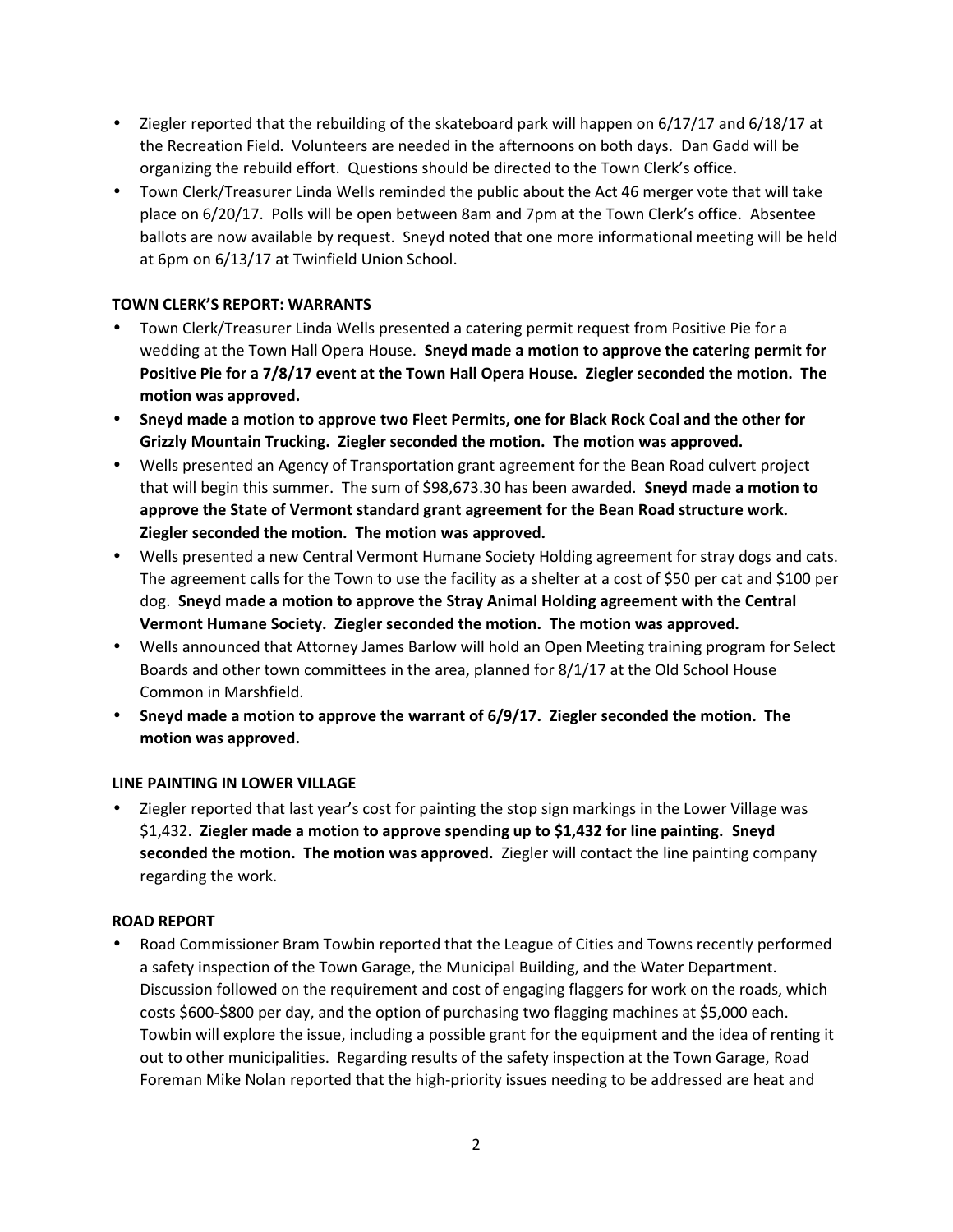smoke detectors and the use of hard hats, and low-priority issues include an eyewash system and documenting monthly inspections of the fire extinguishers.

- Towbin reported that he had priced a "no outlet" sign for Recreation Field Road at \$60 and "no littering" signs at \$16 each. Towbin will find out more about available graphics for the "no littering" sign. The Select Board approved the wording in the mockup of the "no littering" sign. These signs will be placed at the Spruce Mountain turnaround, on Route 2, at the Park and Ride, at the Mill Street Park, at the Recreation Field, and at the Town Forest. Nolan noted that more stop signs are needed as well.
- Nolan noted that he and the Road Crew have been grading roads and reported that the culvert on Bartlett Road had come apart and is now repaired. The work on the box culvert on Bean Road will begin on 7/17/17.

# **FRIENDS OF THE TOWN HALL OPERA HOUSE AGREEMENT**

- David Strong of the Friends of the Town Hall Opera House (Friends) presented the new one-year management contract for the facility, noting that the current contract with event managers Jade Walker and Sarah Lowry expires on 7/1/17. The Friends will be taking over the responsibilities with the help of the new website. The new contract is modeled on the previous one, with two additions: 1) the Friends will have use of the office space downstairs; and 2) the Friends will be permitted to use the building for its monthly meetings at no charge. The first annual meeting will be held on 6/19/17, where a new board member will be elected to replace outgoing Naomi Flanders and other activities will be discussed, including the paint colors for the building. **Sneyd made a motion to approve the management services contract agreement for the Town Hall Opera House, including use of the office space and use of the building at no charge for the Friends' monthly meetings. Ziegler seconded the motion. The motion was approved.**
- Strong introduced Chris Bellamy, who has a master's degree in Historic Preservation and is helping the Friends come up with a color scheme for painting the building's exterior. Painting the building is scheduled to begin sometime between July and October of this year. Strong presented simulated representations of various color combinations for the building and Bellamy provided an historical background on colors commonly used on Greek Revival buildings of the period. Discussion followed on color considerations based on the specific features of the building. Sneyd offered to represent the Select Board on a committee that will make a final decision regarding color choices.

# **WEBSITE APPLICANT PROPOSALS**

 After connecting Alexander Thayer by phone to the meeting, Sneyd provided background on the proposals submitted by each of the two candidates for the Plainfield webmaster position. The proposals weigh the pros and cons of using different platforms and different ways of managing content. Sneyd reviewed the conclusions drawn in each of the proposals and discussion followed regarding the features of each, the ease of use, and costs associated with setting up the site and updating content. The Select Board decided to further evaluate the options before making a final decision and Thayer agreed to do reference checks on the two candidates. The item will be placed on the agenda for the 6/26/17 meeting. Sneyd offered to coordinate any additional questions or comments from Select Board members regarding either the candidates or proposals prior to the 6/26/17 meeting. Sneyd agreed to contact Gabe Halberg and Ziegler will contact John Harrison, both of whom work in the field and might offer perspectives on the options.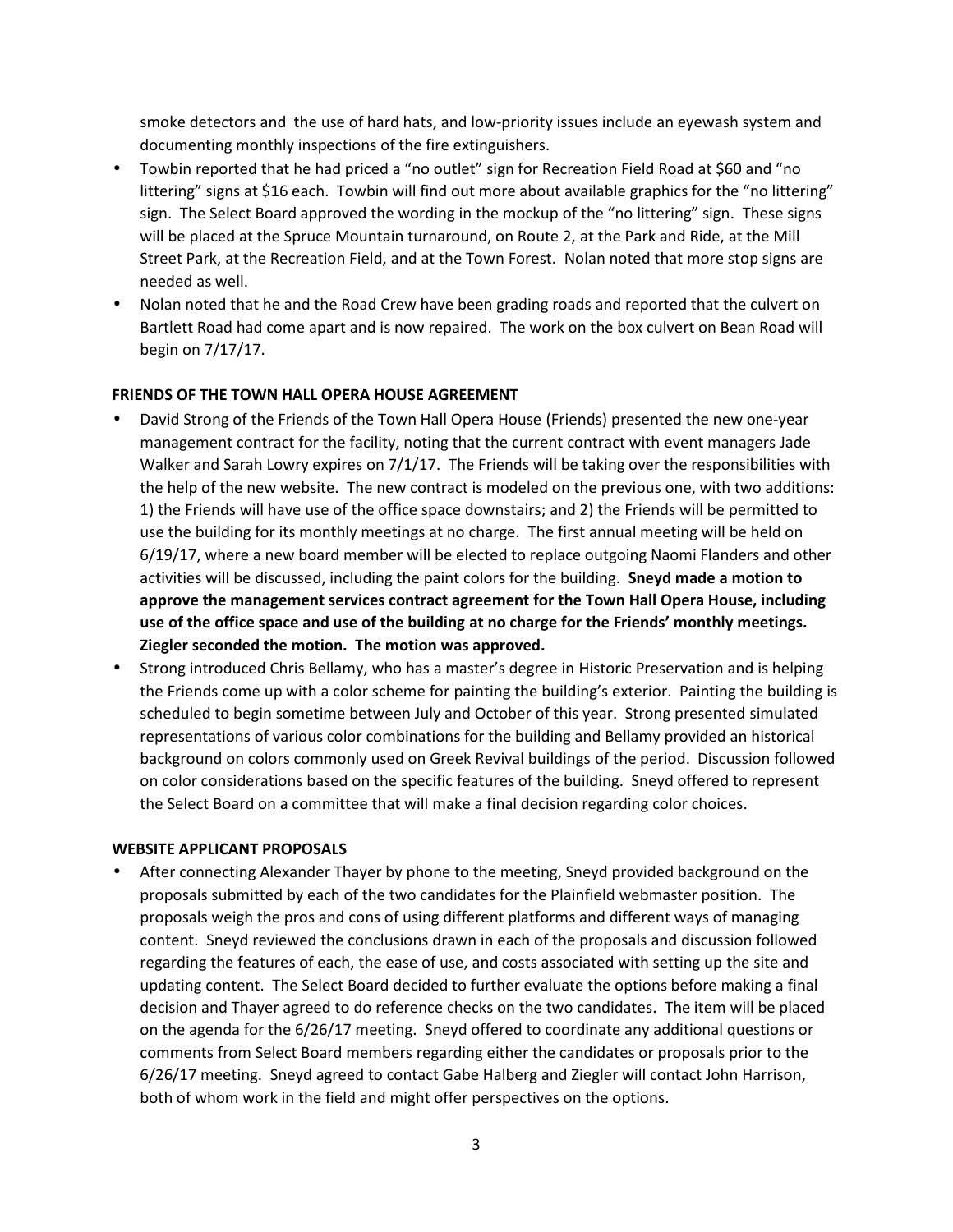#### **CONSTABLE: NEXT STEP**

 Ziegler welcomed Kathleen Hayes, the candidate selected to be Plainfield's new Constable. effective 7/1/17. Discussion followed on available trainings; costs associated with the trainings, including mileage reimbursement; and people Hayes should be talking with regarding details of what the position entails. **Sneyd made a motion to set the rate of pay for the Constable at \$16 per hour and begin paying Hayes for any hours worked, including mileage costs, prior to her start date of 7/1/17. Ziegler seconded the motion. The motion was approved.** Hayes will provide an update to the Select Board at its 6/26/17 meeting.

#### **HOUSE ON CAMERON ROAD**

- Road Commissioner Bram Towbin reported that three bids were received to test for/remove asbestos in the house at 280 Cameron Road that is scheduled for demolition. Three bids were received: \$500, \$800-\$1,000, and \$1,066. While stating that all were qualified to do the work, Towbin recommended the third bid because the organization is familiar with the property and has worked with the Two Rivers-Ottauquechee Regional Commission (TRORC). The cost will be recovered through reimbursement from TRORC. **Sneyd made a motion to approve the estimate by KAS Environmental for the \$1,066 flat-rate fee for asbestos testing at 280 Cameron Road. Ziegler seconded the motion. The motion was approved.** Towbin noted that no one will be engaged until reimbursement approval is received.
- Regarding the request for proposals (RFP) for the demolition work, Towbin requested approval for he and Linda Wells to create an ad to publicize the RFP. **Sneyd made a motion to have Towbin and Wells create an ad publicizing the request for proposals for demolition of the Cameron Road property. Ziegler seconded the motion.** Thayer asked if the building might be moved and reused rather than demolished. Towbin noted that while materials can be recycled, receipt of the funding to purchase the property is contingent upon demolishing the building. **The motion was approved.**

# **CUTLER LIBRARY GRANT PROPOSAL**

 Sneyd reported that due to the prospect of not receiving a lot of federal funding in the future, the State board that is considering the Cutler Library's planning grant proposal has asked some follow up questions regarding the level of support from the Town. As a statement of support for the project, Sneyd is recommending that the Town of Plainfield cover the approximately \$250 cost for the Town Grant Administrator's time on the project. **Sneyd made a motion to agree that the Town will pay the \$250 for the Town's Grant Administrator to handle the work. Ziegler seconded the motion.** Towbin noted that an example of how the Town has shown support to the Library can be demonstrated by the fact that funding from the Town to the Library has increased a tremendous amount percentage-wise over the past five years. Ziegler also noted that another question posed by the State board asked if the Town could grant funds to the Library from its revolving fund. Sneyd had responded to the question stating that the revolving fund is a loan fund, not a grant fund. Discussion followed on ways to emphasize the value that the Town puts on the quality programming that the Library offers to the community. **The motion was approved.**